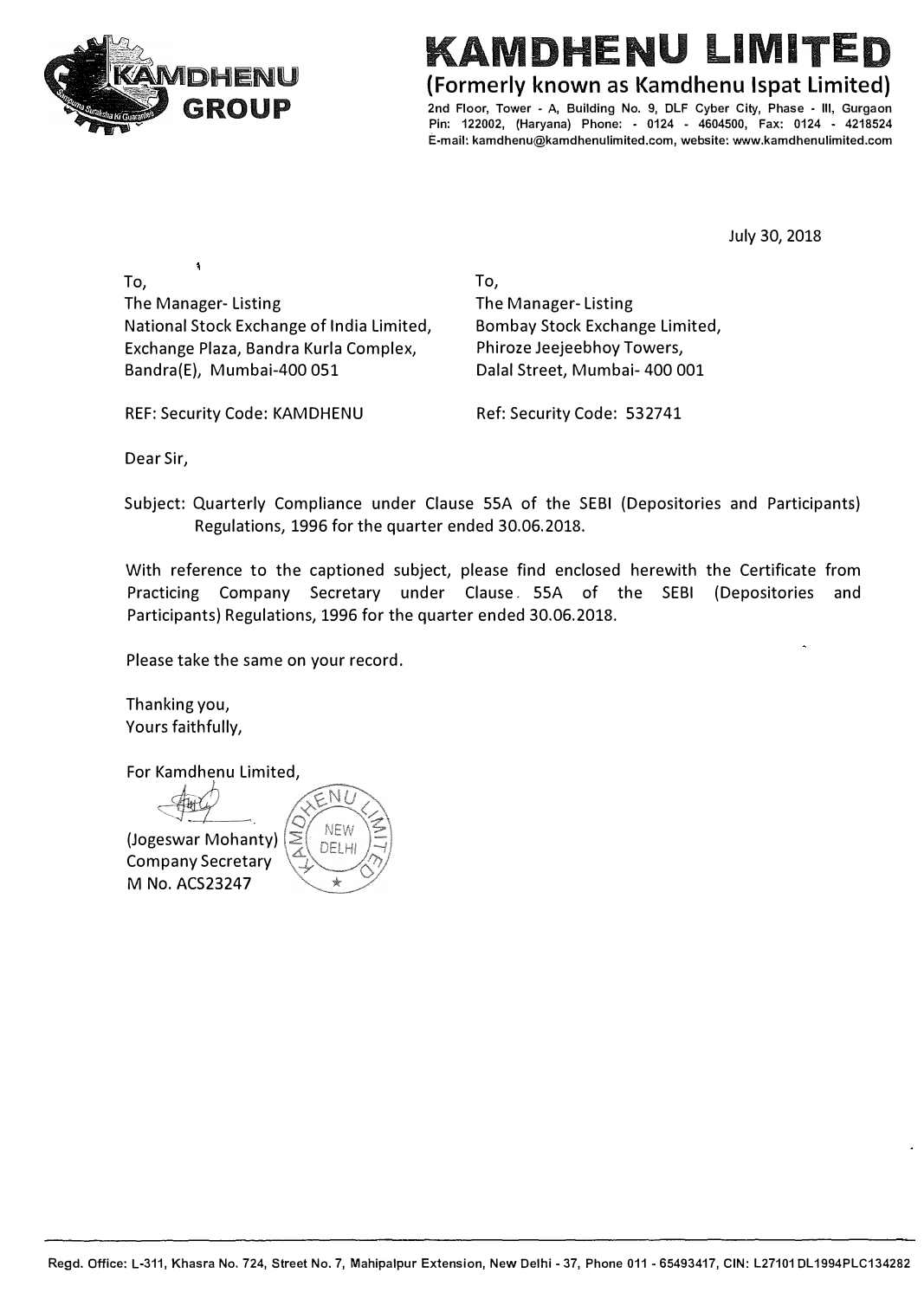



*COMPANY SECRETARIES* 

**The Board of Directors**  Kamdhenu Limited

L-311, Khasra no.724, Street No. 7, Mahipalpur Extension, New Delhi-110037

## **RECONCILIATION OF SHARE CAPITAL AUDIT REPORT**

 $olC$ 

*[pursuant to Circular No. D&CC/FITTC/CIR-16/2002 dated December 31, 2002]* & *Regulation 55A of SEBI (Depositories* & *Participants) Regulations, 1996.* 

*We have examined the registers, records and documents of Kamdhenu Limited for the quarter ended on 30th June, 2018 as maintained by M/s Karvy Computershare Private Limited, the Registrar/Share Transfer Agents of the Company. In our opinion and to the best of our knowledge and according to the information and explanation given to us and as shown by the records examined by us, we hereby submit our reconciliation of share capital audit report for the aforesaid quarter as under:* 

| For Quarter Ended:                                                    | 30.06.2018                                                        |                                                                                                                                                                                                                                                                                                                                                                                                  |  |  |  |
|-----------------------------------------------------------------------|-------------------------------------------------------------------|--------------------------------------------------------------------------------------------------------------------------------------------------------------------------------------------------------------------------------------------------------------------------------------------------------------------------------------------------------------------------------------------------|--|--|--|
| ISIN:                                                                 | INE 390H01012                                                     |                                                                                                                                                                                                                                                                                                                                                                                                  |  |  |  |
| Face Value:                                                           | Rs. 10/-each                                                      |                                                                                                                                                                                                                                                                                                                                                                                                  |  |  |  |
|                                                                       |                                                                   | Kamdhenu Limited                                                                                                                                                                                                                                                                                                                                                                                 |  |  |  |
| Name of the Company:                                                  |                                                                   |                                                                                                                                                                                                                                                                                                                                                                                                  |  |  |  |
| Registered Office Address:                                            |                                                                   | L-311, Khasra no.724,                                                                                                                                                                                                                                                                                                                                                                            |  |  |  |
|                                                                       | Street No.7,                                                      |                                                                                                                                                                                                                                                                                                                                                                                                  |  |  |  |
|                                                                       | Mahipalpur Extension,                                             |                                                                                                                                                                                                                                                                                                                                                                                                  |  |  |  |
|                                                                       | New Delhi - 110037                                                |                                                                                                                                                                                                                                                                                                                                                                                                  |  |  |  |
|                                                                       |                                                                   | 2nd Floor, Tower A, Building No. 9                                                                                                                                                                                                                                                                                                                                                               |  |  |  |
|                                                                       |                                                                   | DLF Cyber City, Phase III                                                                                                                                                                                                                                                                                                                                                                        |  |  |  |
|                                                                       | Gurgaon-122002, Haryana                                           |                                                                                                                                                                                                                                                                                                                                                                                                  |  |  |  |
| Telephone & Fax Nos.:                                                 |                                                                   | (T) 0124-4604534                                                                                                                                                                                                                                                                                                                                                                                 |  |  |  |
|                                                                       |                                                                   | (F) 0124-4218524                                                                                                                                                                                                                                                                                                                                                                                 |  |  |  |
| <b>Email address:</b>                                                 | kamdhenu@kamdhenulimited.com                                      |                                                                                                                                                                                                                                                                                                                                                                                                  |  |  |  |
| Names of Stock Exchanges where the<br>Company's Securities are listed | (i) National Stock Exchange of India Limited<br>(ii) BSE Limited  |                                                                                                                                                                                                                                                                                                                                                                                                  |  |  |  |
|                                                                       | Number of<br>shares                                               | % of Total Issued<br>Capital                                                                                                                                                                                                                                                                                                                                                                     |  |  |  |
| Issued Capital:<br>10                                                 | 24400000                                                          | 100.00                                                                                                                                                                                                                                                                                                                                                                                           |  |  |  |
| Listed Capital:<br>11                                                 | 23400000                                                          | 95.90                                                                                                                                                                                                                                                                                                                                                                                            |  |  |  |
| Held in dematerialised form in CDSL:<br>12                            | 3006766                                                           | 12.32                                                                                                                                                                                                                                                                                                                                                                                            |  |  |  |
| 13 Held in dematerialised form in NSDL:                               | 20386093                                                          | 83.55                                                                                                                                                                                                                                                                                                                                                                                            |  |  |  |
| 14 Physical:                                                          | 1007141                                                           | 4.13                                                                                                                                                                                                                                                                                                                                                                                             |  |  |  |
| 15 Total No. of Shares (12+13+14)                                     | 24400000                                                          | 100.00                                                                                                                                                                                                                                                                                                                                                                                           |  |  |  |
| 16<br>(10811), (10815), (11815)                                       |                                                                   | The allotment of 10,00,000 equity shares<br>were made on 12.04.2018 under the<br><b>Preferential allotment and The listing</b><br>application for 10,00,000 Equity shares was<br>made on 27.04.2018 to National Stock<br><b>Exchange of India Limited and BSE Limited</b><br>and the listing approvals are not yet received<br>from National Stock exchange of India<br>Limited and BSE Limited. |  |  |  |
|                                                                       | Correspondence Address:<br>Reasons for difference if any, between |                                                                                                                                                                                                                                                                                                                                                                                                  |  |  |  |



11-F, Pocket-IV, Mayur Vihar Phase-I, Delhi-110 091.

. 11-F, Pocket-IV, Mayur Vihar Phase-I, Delni-110 U91.<br>Phone : 2271 0514, 2271 3708, E-mail : info@cacsindia.com, visit us at : www.cacsindia.com